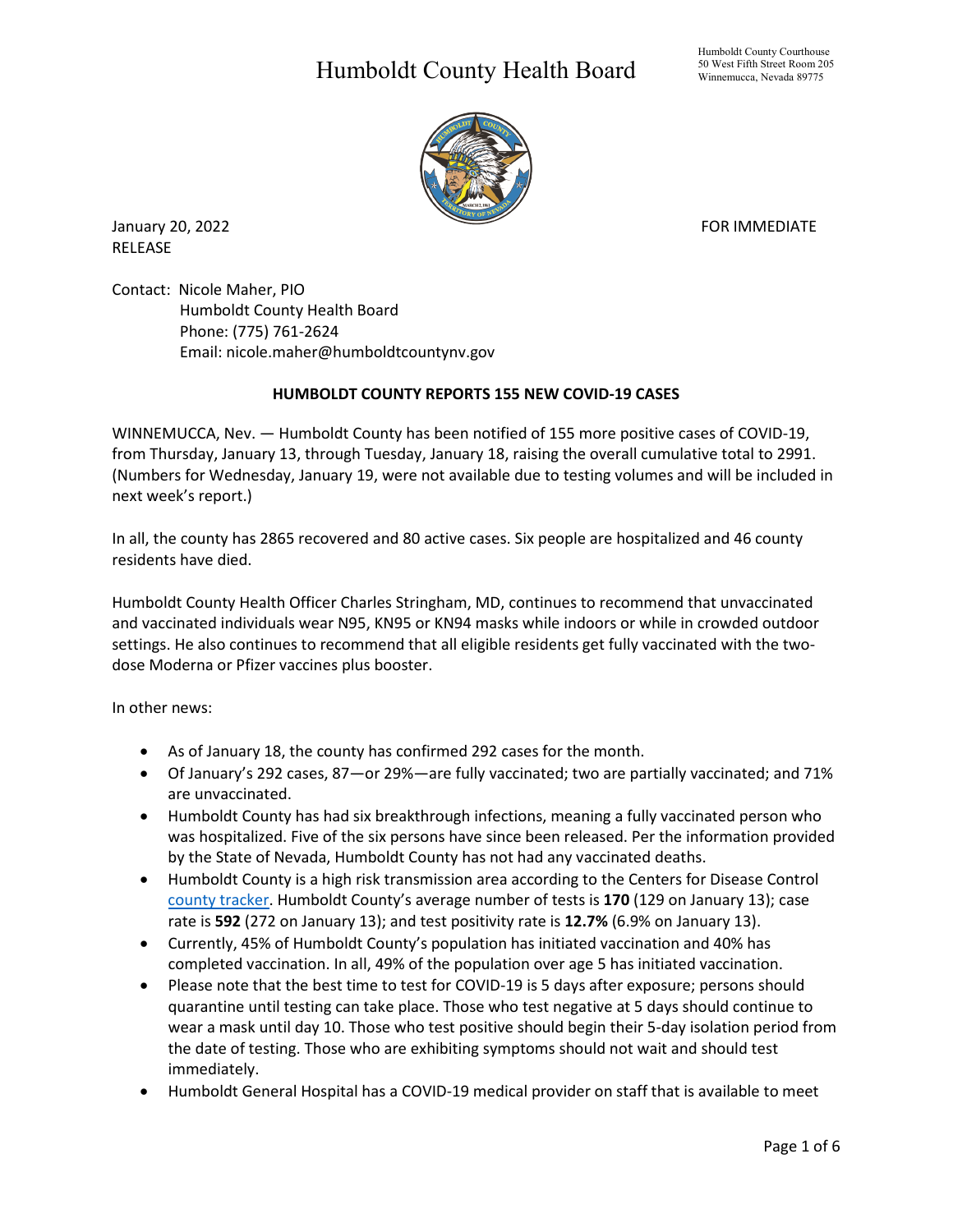with those seeking to prevent COVID, those who have tested positive for the virus, and those who continue to experience the lingering effects of COVID illness. To make an appointment, please call (775) 623-5222, ext. 1379. The clinic is located at 51 E. Haskell Street in the building adjacent to the drive-through COVID-19 screening clinic.

- Pfizer vaccines for 5- to 11-year-old children have been approved and are now available through Humboldt County Community Health. Please call (775) 623-6575 to make an appointment.
- Booster doses of the COVID-19 vaccine are now available for all populations age 12 and older. Recipients of the two-dose Moderna and Pfizer vaccines should receive a booster six months or five months (respectively) following their second shot; recipients of the single-dose Johnson & Johnson vaccine should receive a booster two months following their vaccination.

| Case # | <b>Gender</b> | <b>Age Range</b> | <b>Contact</b>      | <b>Status</b>  |
|--------|---------------|------------------|---------------------|----------------|
| 2837   | Male          | Child            | Under investigation | Recovered      |
| 2838   | Man           | 50s              | Under investigation | Recovered      |
| 2839   | Woman         | 30 <sub>s</sub>  | Under investigation | Recovered      |
| 2840   | Man           | 40s              | Under investigation | Recovered      |
| 2841   | Man           | 30 <sub>s</sub>  | Under investigation | Recovered      |
| 2842   | Man           | 40s              | Under investigation | Recovered      |
| 2843   | Man           | 40s              | Under investigation | Recovered      |
| 2844   | Woman         | 30 <sub>s</sub>  | Under investigation | Recovered      |
| 2845   | Man           | 30 <sub>s</sub>  | Under investigation | Self-isolating |
| 2846   | Man           | 40s              | Under investigation | Recovered      |
| 2847   | Woman         | 40s              | Under investigation | Recovered      |
| 2848   | Male          | Teen             | Under investigation | Recovered      |
| 2849   | Man           | 70s              | Under investigation | Recovered      |
| 2850   | Female        | Teen             | Under investigation | Recovered      |
| 2851   | Woman         | 70s              | Under investigation | Recovered      |
| 2852   | Man           | 30 <sub>s</sub>  | Under investigation | Recovered      |
| 2853   | Woman         | 40s              | Under investigation | Recovered      |
| 2854   | Woman         | 30 <sub>s</sub>  | Under investigation | Recovered      |
| 2855   | Man           | 30 <sub>s</sub>  | Under investigation | Recovered      |
| 2856   | Man           | 60s              | Under investigation | Recovered      |
| 2857   | Woman         | 30s              | Under investigation | Recovered      |
| 2858   | Male          | Child            | Under investigation | Recovered      |
| 2859   | Male          | Child            | Under investigation | Recovered      |
| 2860   | Woman         | 50s              | Under investigation | Recovered      |
| 2861   | Woman         | 50s              | Under investigation | Recovered      |
| 2862   | Woman         | 40s              | Under investigation | Recovered      |
| 2863   | Woman         | 30 <sub>s</sub>  | Under investigation | Recovered      |
| 2864   | Man           | 70s              | Under investigation | Recovered      |
| 2865   | Man           | 80s              | Under investigation | Recovered      |
| 2866   | Male          | Child            | Under investigation | Recovered      |
| 2867   | Man           | 30 <sub>s</sub>  | Under investigation | Recovered      |
| 2868   | Man           | 30 <sub>s</sub>  | Under investigation | Recovered      |

Brief summary information of Humboldt County's latest cases follows: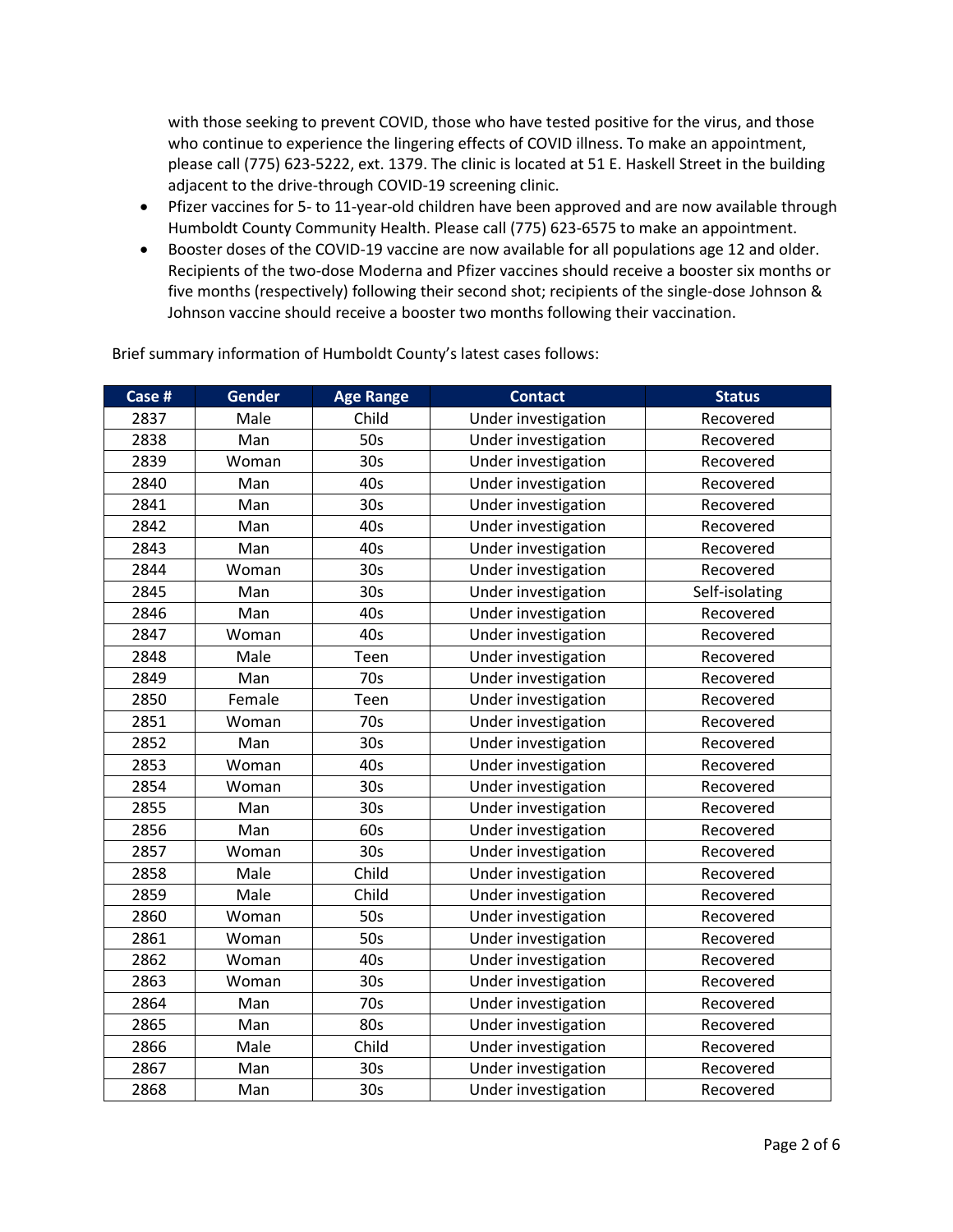| 2869 | Woman  | 40s             | Under investigation | Self-isolating |
|------|--------|-----------------|---------------------|----------------|
| 2870 | Man    | 50s             | Under investigation | Recovered      |
| 2871 | Woman  | 30 <sub>s</sub> | Under investigation | Self-isolating |
| 2872 | Woman  | 50s             | Under investigation | Recovered      |
| 2873 | Man    | 20s             | Under investigation | Recovered      |
| 2874 | Woman  | 60s             | Under investigation | Recovered      |
| 2875 | Woman  | 50s             | Under investigation | Recovered      |
| 2876 | Man    | 80s             | Under investigation | Recovered      |
| 2877 | Woman  | 80s             | Under investigation | Recovered      |
| 2878 | Woman  | 30s             | Under investigation | Recovered      |
| 2879 | Man    | 40s             | Under investigation | Recovered      |
| 2880 | Man    | 30s             | Under investigation | Recovered      |
| 2881 | Man    | 40s             | Under investigation | Recovered      |
| 2882 | Female | Teen            | Under investigation | Recovered      |
| 2883 | Woman  | 30s             | Under investigation | Recovered      |
| 2884 | Woman  | 20s             | Under investigation | Recovered      |
| 2885 | Woman  | 30s             | Under investigation | Recovered      |
| 2886 | Woman  | 50s             | Under investigation | Recovered      |
| 2887 | Man    | 20s             | Under investigation | Self-isolating |
| 2888 | Man    | 30 <sub>s</sub> | Under investigation | Recovered      |
| 2889 | Female | Teen            | Under investigation | Recovered      |
| 2890 | Man    | 30s             | Under investigation | Recovered      |
| 2891 | Woman  | 30 <sub>s</sub> | Under investigation | Recovered      |
| 2892 | Female | Teen            | Under investigation | Recovered      |
| 2893 | Man    | 20s             | Under investigation | Recovered      |
| 2894 | Woman  | 20s             | Under investigation | Recovered      |
| 2895 | Woman  | 60s             | Under investigation | Recovered      |
| 2896 | Man    | 40s             | Under investigation | Recovered      |
| 2897 | Man    | 30 <sub>s</sub> | Under investigation | Recovered      |
| 2898 | Woman  | 50s             | Under investigation | Recovered      |
| 2899 | Man    | 30s             | Under investigation | Recovered      |
| 2900 | Woman  | 20s             | Under investigation | Recovered      |
| 2901 | Female | Child           | Under investigation | Hospitalized   |
| 2902 | Woman  | 20s             | Under investigation | Recovered      |
| 2903 | Female | Teen            | Under investigation | Recovered      |
| 2904 | Female | Child           | Under investigation | Recovered      |
| 2905 | Man    | 30 <sub>s</sub> | Under investigation | Recovered      |
| 2906 | Woman  | 20s             | Under investigation | Recovered      |
| 2907 | Man    | 60s             | Under investigation | Self-isolating |
| 2908 | Woman  | 60s             | Under investigation | Self-isolating |
| 2909 | Woman  | 30 <sub>s</sub> | Under investigation | Recovered      |
| 2910 | Male   | Child           | Under investigation | Recovered      |
| 2911 | Female | Child           | Under investigation | Recovered      |
| 2912 | Woman  | 20s             | Under investigation | Self-isolating |
| 2913 | Woman  | 30 <sub>s</sub> | Under investigation | Recovered      |
| 2914 | Female | Child           | Under investigation | Self-isolating |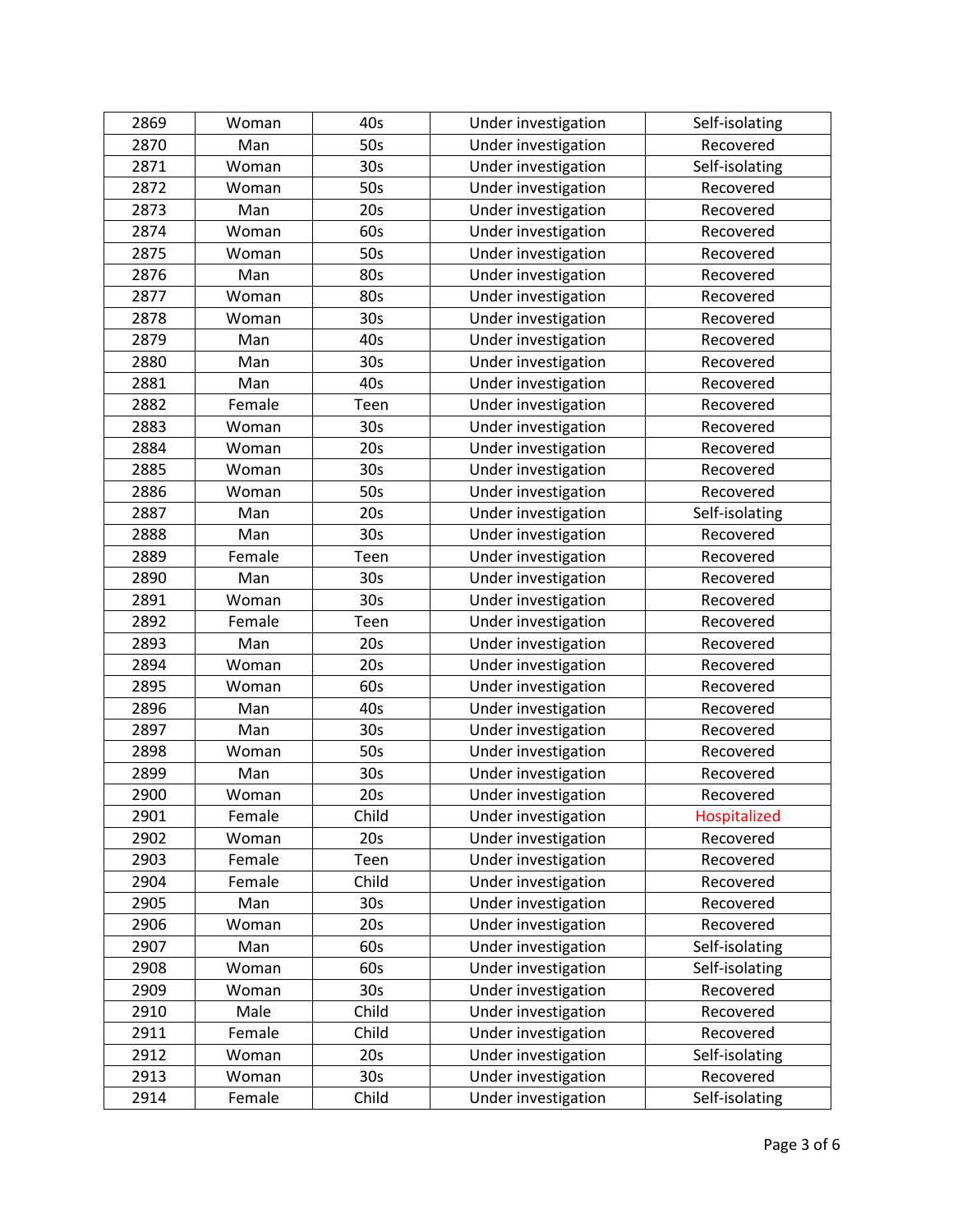| 2915 | Female | Teen            | Under investigation | Recovered      |
|------|--------|-----------------|---------------------|----------------|
| 2916 | Man    | 40s             | Under investigation | Recovered      |
| 2917 | Woman  | 40s             | Under investigation | Recovered      |
| 2918 | Woman  | 50s             | Under investigation | Self-isolating |
| 2919 | Man    | 20s             | Under investigation | Recovered      |
| 2920 | Man    | 30s             | Under investigation | Self-isolating |
| 2921 | Male   | Teen            | Under investigation | Recovered      |
| 2922 | Woman  | 50s             | Under investigation | Self-isolating |
| 2923 | Woman  | 30s             | Under investigation | Recovered      |
| 2924 | Man    | 30 <sub>s</sub> | Under investigation | Self-isolating |
| 2925 | Woman  | 20s             | Under investigation | Recovered      |
| 2926 | Female | Teen            | Under investigation | Recovered      |
| 2927 | Male   | Teen            | Under investigation | Self-isolating |
| 2928 | Man    | 40s             | Under investigation | Self-isolating |
| 2929 | Woman  | 20s             | Under investigation | Recovered      |
| 2930 | Woman  | 30s             | Under investigation | Recovered      |
| 2931 | Woman  | 30 <sub>s</sub> | Under investigation | Self-isolating |
| 2932 | Male   | Teen            | Under investigation | Self-isolating |
| 2933 | Woman  | 40s             | Under investigation | Recovered      |
| 2934 | Man    | 30 <sub>s</sub> | Under investigation | Recovered      |
| 2935 | Woman  | 40s             | Under investigation | Self-isolating |
| 2936 | Man    | 30s             | Under investigation | Recovered      |
| 2937 | Woman  | 40s             | Under investigation | Self-isolating |
| 2938 | Man    | 80s             | Under investigation | Hospitalized   |
| 2939 | Woman  | 40s             | Under investigation | Self-isolating |
| 2940 | Man    | 60s             | Under investigation | Self-isolating |
| 2941 | Woman  | 30 <sub>s</sub> | Under investigation | Self-isolating |
| 2942 | Woman  | 50s             | Under investigation | Self-isolating |
| 2943 | Man    | 60s             | Under investigation | Self-isolating |
| 2944 | Woman  | 20s             | Under investigation | Self-isolating |
| 2945 | Man    | 60s             | Under investigation | Self-isolating |
| 2946 | Woman  | 90s             | Under investigation | Self-isolating |
| 2947 | Woman  | 80s             | Under investigation | Self-isolating |
| 2948 | Woman  | 70s             | Under investigation | Self-isolating |
| 2949 | Man    | 60s             | Under investigation | Self-isolating |
| 2950 | Woman  | 50s             | Under investigation | Self-isolating |
| 2951 | Woman  | 70s             | Under investigation | Self-isolating |
| 2952 | Female | Child           | Under investigation | Self-isolating |
| 2953 | Man    | 30 <sub>s</sub> | Under investigation | Self-isolating |
| 2954 | Man    | 50s             | Under investigation | Self-isolating |
| 2955 | Woman  | 60s             | Under investigation | Self-isolating |
| 2956 | Man    | 70s             | Under investigation | Self-isolating |
| 2957 | Man    | 20s             | Under investigation | Self-isolating |
| 2958 | Woman  | 50s             | Under investigation | Self-isolating |
| 2959 | Woman  | 40s             | Under investigation | Self-isolating |
| 2960 | Male   | Child           | Under investigation | Self-isolating |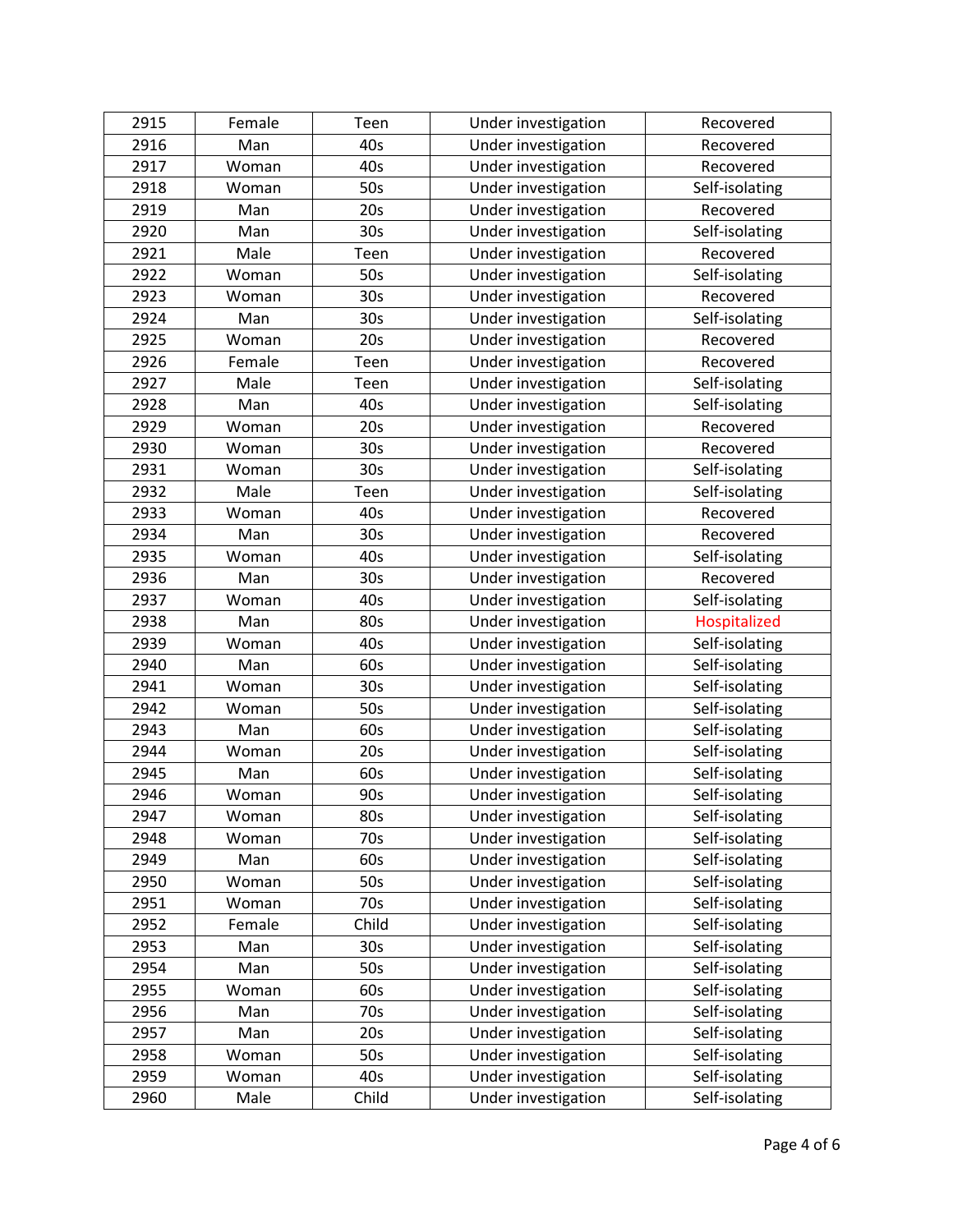| 2961 | Woman  | 30 <sub>s</sub> | Under investigation | Self-isolating |
|------|--------|-----------------|---------------------|----------------|
| 2962 | Man    | 70s             | Under investigation | Self-isolating |
| 2963 | Female | Teen            | Under investigation | Self-isolating |
| 2964 | Woman  | 40s             | Under investigation | Self-isolating |
| 2965 | Male   | Teen            | Under investigation | Self-isolating |
| 2966 | Male   | Child           | Under investigation | Self-isolating |
| 2967 | Woman  | 30 <sub>s</sub> | Under investigation | Self-isolating |
| 2968 | Man    | 30 <sub>s</sub> | Under investigation | Self-isolating |
| 2969 | Man    | 40s             | Under investigation | Self-isolating |
| 2970 | Woman  | 40s             | Under investigation | Self-isolating |
| 2971 | Male   | Child           | Under investigation | Self-isolating |
| 2972 | Man    | 30 <sub>s</sub> | Under investigation | Self-isolating |
| 2973 | Female | Teen            | Under investigation | Self-isolating |
| 2974 | Woman  | 40s             | Under investigation | Self-isolating |
| 2975 | Man    | 60s             | Under investigation | Self-isolating |
| 2976 | Man    | 50s             | Under investigation | Self-isolating |
| 2977 | Man    | 30 <sub>s</sub> | Under investigation | Self-isolating |
| 2978 | Woman  | 30s             | Under investigation | Self-isolating |
| 2979 | Female | Teen            | Under investigation | Self-isolating |
| 2980 | Man    | 30 <sub>s</sub> | Under investigation | Self-isolating |
| 2981 | Woman  | 70s             | Under investigation | Self-isolating |
| 2982 | Man    | 20s             | Under investigation | Self-isolating |
| 2983 | Man    | 20s             | Under investigation | Self-isolating |
| 2984 | Woman  | 20s             | Under investigation | Self-isolating |
| 2985 | Woman  | 50s             | Under investigation | Self-isolating |
| 2986 | Man    | 30 <sub>s</sub> | Under investigation | Self-isolating |
| 2987 | Woman  | 40s             | Under investigation | Self-isolating |
| 2988 | Woman  | 70s             | Under investigation | Self-isolating |
| 2989 | Woman  | 60s             | Under investigation | Self-isolating |
| 2990 | Woman  | 70s             | Under investigation | Self-isolating |
| 2991 | Male   | Teen            | Under investigation | Self-isolating |

The following vaccination opportunities are available to Humboldt County residents:

- **Ridley's Pharmacy** is offering the Moderna, Pfizer and Johnson & Johnson vaccines to Humboldt County residents age 12 and older. No appointment is necessary; drop by anytime between 9 a.m. and 6 p.m. Monday through Friday, not including holidays.
- **The Walmart Pharmacy** in Winnemucca is offering COVID-19 vaccines to all individuals age 5 and older, including boosters for persons age 16 and older. Vaccine type depends on age and availability. No appointment is necessary; go to the pharmacy drop-off window to ask for assistance.
- **The Community Health Nurse** is offering vaccination appointments to all individuals age 5 and older, including boosters for persons age 12 and older. Please call (775) 623-6575 to schedule.

Local COVID-19 information is available in Spanish [@CovidEspanol.](https://www.facebook.com/CovidEspanol) Humboldt County COVID-19 updates and information are available in English at [@HumboldtCountyNV,](https://www.facebook.com/humboldtcountynv) at [www.hcnv.us](http://www.hcnv.us/) and at The Humboldt